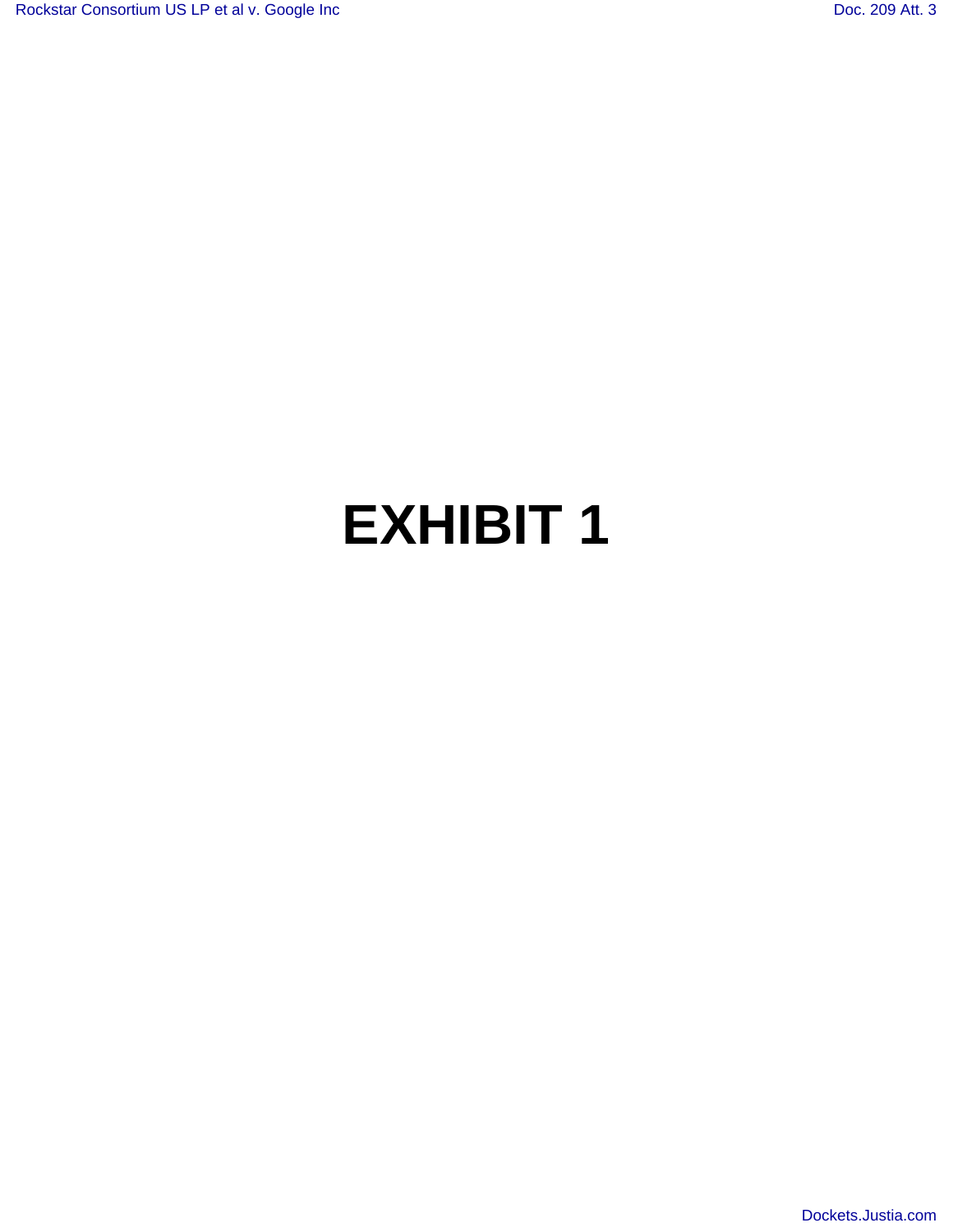# **IN THE UNITED STATES DISTRICT COURT FOR THE EASTERN DISTRICT OF TEXAS MARSHALL DIVISION**

# **ROCKSTAR CONSORTIUM US LP AND NETSTAR TECHNOLOGIES LLC,**

**Plaintiff,**

**Civil Action No.** 

**v.**

**GOOGLE INC.,**

**JURY TRIAL DEMANDED**

**Defendant.**

# **COMPLAINT FOR PATENT INFRINGEMENT**

1. Plaintiffs ROCKSTAR CONSORTIUM US LP and NETSTAR TECHNOLOGIES LLC (collectively, "Plaintiffs") for its Complaint against Defendant GOOGLE, INC. ("Google"), alleges infringement of United States Patent Nos. 6,098,065; 7,236,969; 7,469,245; 7,672,970; 7,895,178; 7,895,183; and 7,933,883 (the "patents-in-suit"):

# **THE PARTIES AND BACKGROUND**

2. Plaintiff Rockstar Consortium US LP ("Rockstar") is a Delaware limited partnership with its principal place of business at Legacy Town Center I, 7160 N. Dallas Parkway, Suite 250, Plano, Texas 75024.

3. Plaintiff NetStar Technologies LLC ("NetStar") is a wholly-owned subsidiary of Rockstar Consortium US LP and is a Delaware corporation with its principal place of business at Legacy Town Center I, 7160 N. Dallas Parkway, Suite 250, Plano, Texas 75024. NetStar is the exclusive licensee of the patents-in-suit.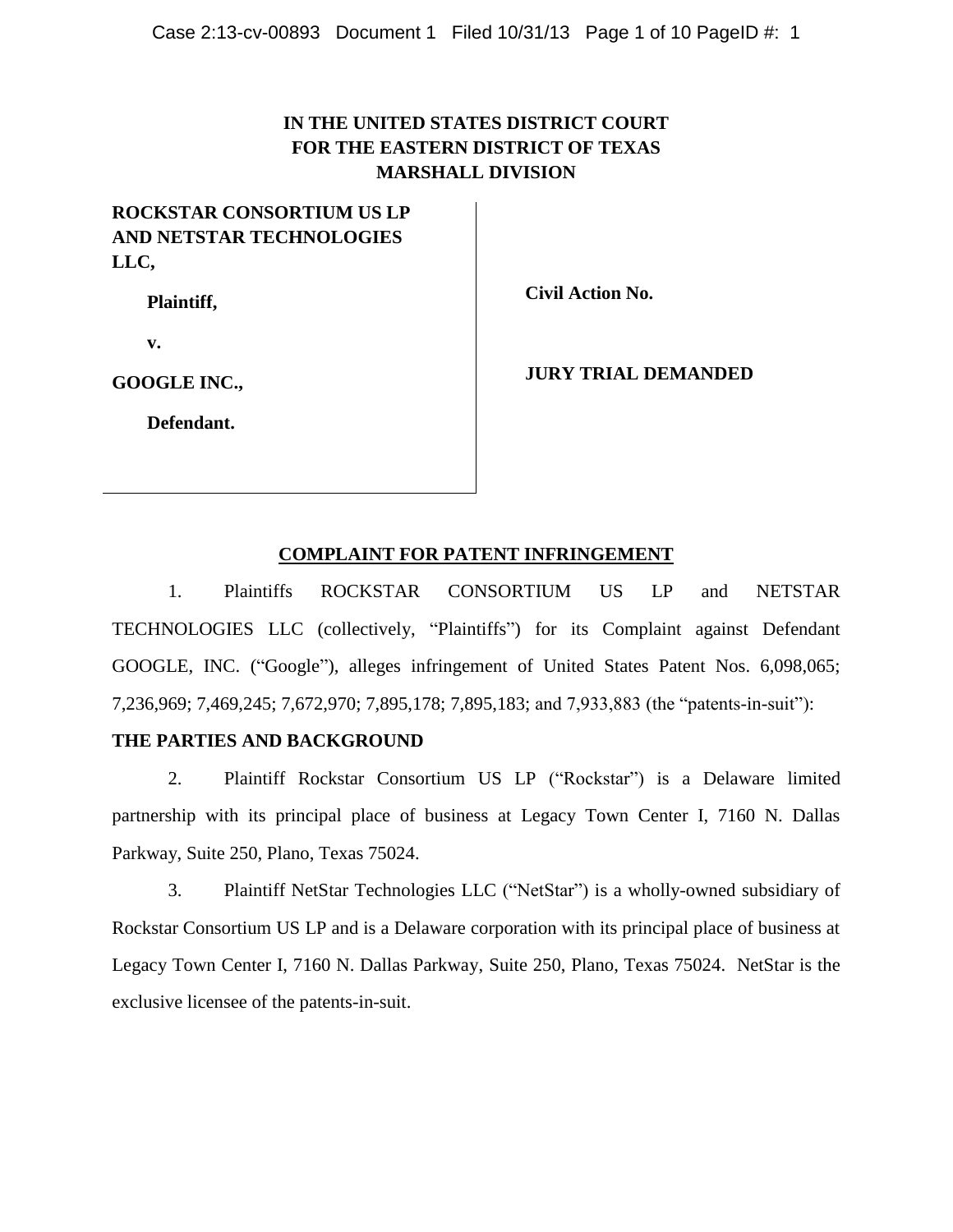#### Case 2:13-cv-00893 Document 1 Filed 10/31/13 Page 2 of 10 PageID #: 2

4. Plaintiffs are informed and believe, and on that basis allege, that Defendant Google is a Delaware corporation with its principal place of business at 1600 Amphitheatre Parkway, Mountain View, CA 94043.

5. Nortel Networks, a previous assignee of the patents-in-suit, conducted an auction for Nortel's patent portfolio in July 2011. The auction included the patents-in-suit.

6. At that auction, Google and other companies bid for Nortel's portfolio.

7. Google was aware of the patents-in-suit at the time of the auction.

8. Google placed an initial bid of \$900,000,000 for the patents-in-suit and the rest of the Nortel portfolio. Google subsequently increased its bid multiple times, ultimately bidding as high as \$4.4 billion. That price was insufficient to win the auction, as a group led by the current shareholders of Rockstar purchased the portfolio for \$4.5 billion.

9. Despite losing in its attempt to acquire the patents-in-suit at auction, Google has infringed and continues to infringe the patents-in-suit.

#### **JURISDICTION AND VENUE**

10. The court has subject matter jurisdiction pursuant to 28 U.S.C. §§ 1331 and 1338(a) because this action arises under the patent laws of the United States, 35 U.S.C. §§ 1 *et seq.* Venue is proper in this federal district pursuant to 28 U.S.C. §§ 1391(b)-(c) and 1400(b).

#### **INFRINGEMENT OF U.S. PATENT NO. 6,098,065**

11. On August 1, 2000, United States Patent No. 6,098,065 (the "'065 patent") was duly and legally issued for an invention entitled "Associative Search Engine." Rockstar is the assignee of the '065 patent and has granted an exclusive license to NetStar, who holds all rights and interest in the '065 patent. A true and correct copy of the '065 patent is attached hereto as Exhibit A.

12. Google has infringed and continues to infringe the '065 patent by its manufacture, use, sale, importation, and/or offer for sale of systems, methods, products, and processes for matching search terms with relevant advertising and/or information based on those search terms and other user data, including but not limited to Google's process of receiving search requests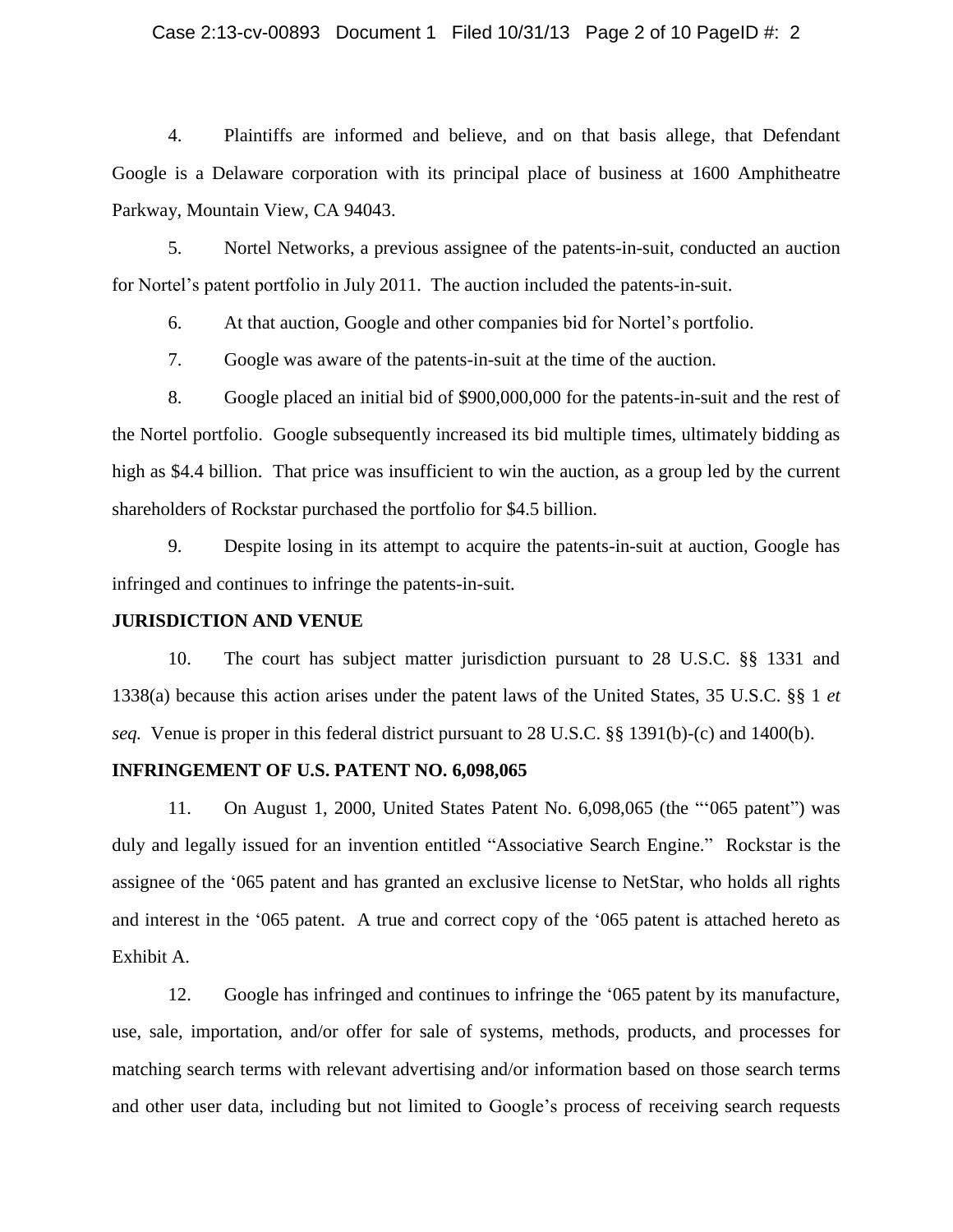#### Case 2:13-cv-00893 Document 1 Filed 10/31/13 Page 3 of 10 PageID #: 3

from a user, using its search engine to generate search results based at least in part on the search request, selecting—through Google's AdWords and/or any other products, methods, systems, or services Google uses to store and choose relevant advertising—a relevant advertisement based on the search request and/or user data, and providing the search results together with the particular advertisement to the user; and additionally Google's systems, methods, products, and processes of using other user data aside from the search request to help select the search result and/or advertisement; and additionally and alternatively its contributing to and inducement of others to manufacture, use, sell, import, and/or offer for sale infringing systems, methods, products, and processes in the manners described above. Google is liable for its infringement of the '065 patent pursuant to 35 U.S.C. § 271.

13. Google's acts of infringement have caused damage to Plaintiffs, and Plaintiffs are entitled to recover from Google the damages sustained by Rockstar, NetStar, and Rockstar's predecessor assignees as a result of Google's wrongful acts in an amount subject to proof at trial.

# **INFRINGEMENT OF U.S. PATENT NO. 7,236,969**

14. On June 26, 2007, United States Patent No. 7,236,969 (the "'969 patent") was duly and legally issued for an invention entitled "Associative Search Engine." Rockstar is the assignee of the '969 patent and has granted an exclusive license to NetStar, who holds all rights and interest in the '969 patent. A true and correct copy of the '969 patent is attached hereto as Exhibit B.

15. Google has infringed and continues to infringe the '969 patent by its manufacture, use, sale, importation, and/or offer for sale of systems, methods, products, and processes for matching search terms with relevant advertising and/or information based on those search terms and other user data, including but not limited to Google's process of receiving search requests from a user, using its search engine to generate search results based at least in part on the search request, selecting—through Google's AdWords and/or any other products, methods, systems, or services Google uses to store and choose relevant advertising—a relevant advertisement based on the search request and/or user data, and providing the search results together with the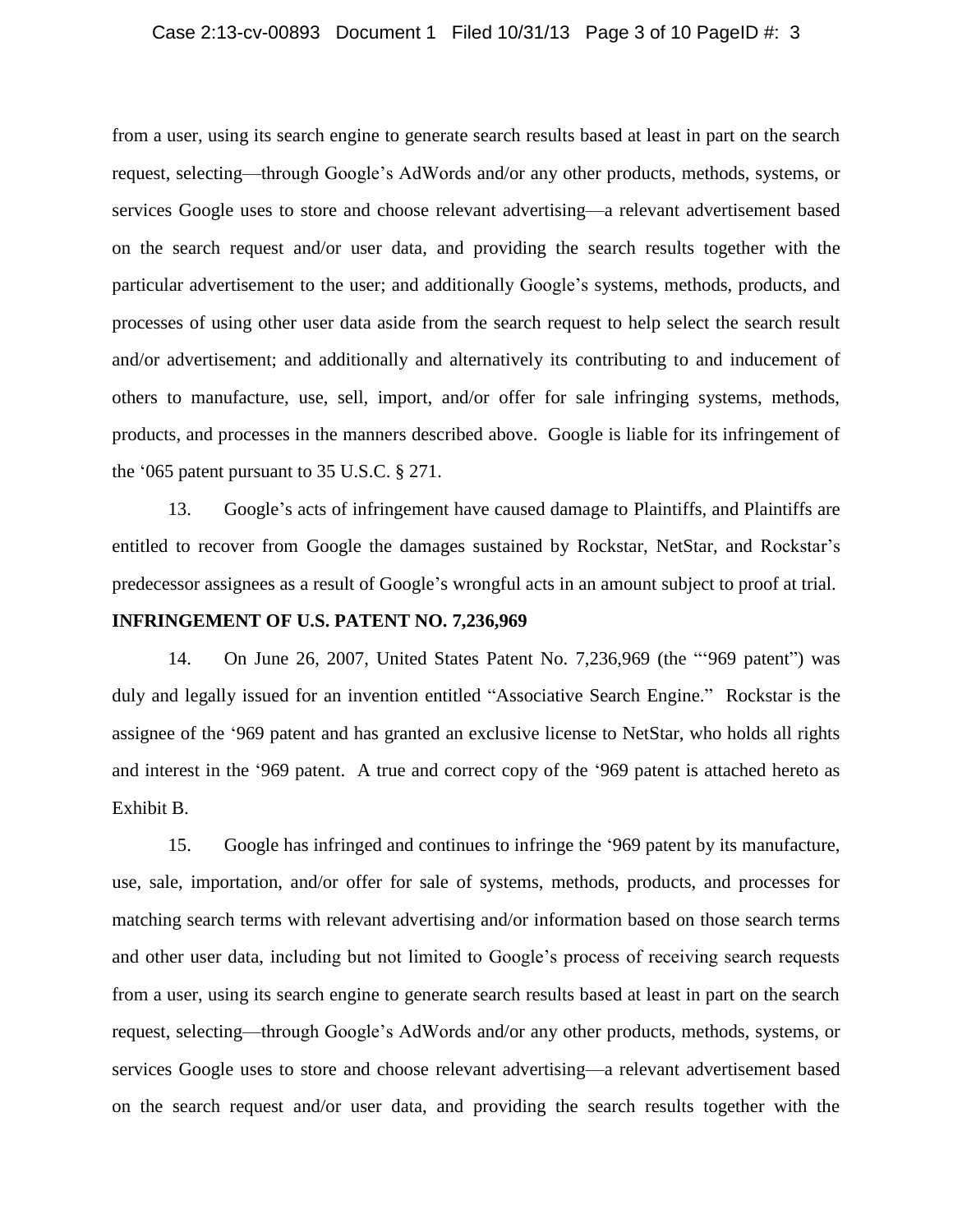particular advertisement to the user; and additionally Google's systems, methods, products, and processes of using other user data aside from the search request to help select the search result and/or advertisement; and additionally and alternatively its contributing to and inducement of others to manufacture, use, sell, import, and/or offer for sale infringing systems, methods, products, and processes in the manners described above. Google is liable for its infringement of the '969 patent pursuant to 35 U.S.C. § 271.

16. Google's acts of infringement have caused damage to Plaintiffs, and Plaintiffs are entitled to recover from Google the damages sustained by Rockstar, NetStar, and Rockstar's predecessor assignees as a result of Google's wrongful acts in an amount subject to proof at trial.

#### **INFRINGEMENT OF U.S. PATENT NO. 7,469,245**

17. On December 23, 2008, United States Patent No. 7,469,245 (the "'245 patent") was duly and legally issued for an invention entitled "Associative Search Engine." Rockstar is the assignee of the '245 patent and has granted an exclusive license to NetStar, who holds all rights and interest in the '245 patent. A true and correct copy of the '245 patent is attached hereto as Exhibit C.

18. Google has infringed and continues to infringe the '245 patent by its manufacture, use, sale, importation, and/or offer for sale of systems, methods, products, and processes for matching search terms with relevant advertising and/or information based on those search terms and other user data, including but not limited to Google's process of receiving search requests from a user, using its search engine to generate search results based at least in part on the search request, selecting—through Google's AdWords and/or any other products, methods, systems, or services Google uses to store and choose relevant advertising—a relevant advertisement based on the search request and/or user data, and providing the search results together with the particular advertisement to the user; and additionally Google's systems, methods, products, and processes of using other user data aside from the search request to help select the search result and/or advertisement; and additionally and alternatively its contributing to and inducement of others to manufacture, use, sell, import, and/or offer for sale infringing systems, methods,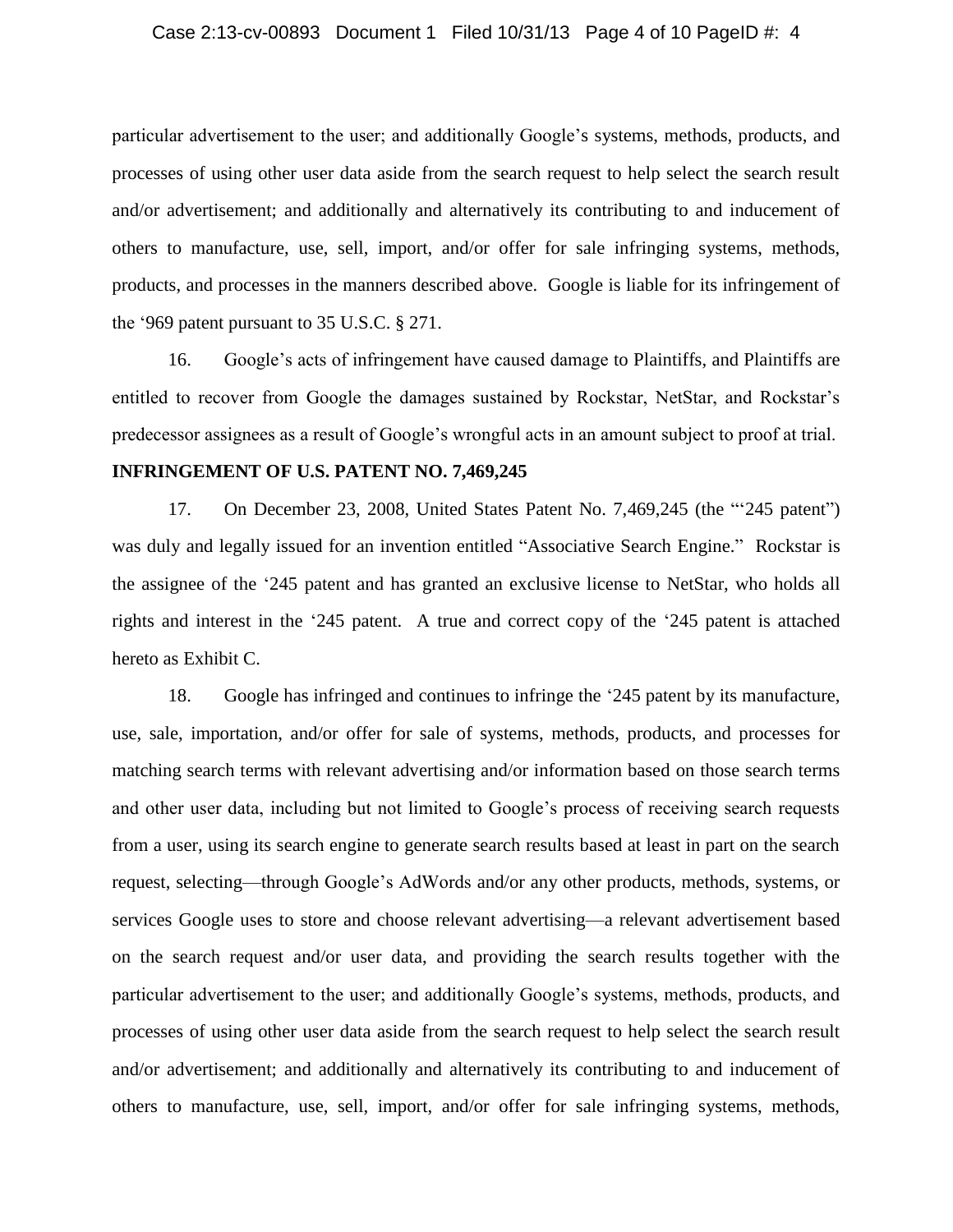#### Case 2:13-cv-00893 Document 1 Filed 10/31/13 Page 5 of 10 PageID #: 5

products, and processes in the manners described above. Google is liable for its infringement of the '245 patent pursuant to 35 U.S.C. § 271.

19. Google's acts of infringement have caused damage to Plaintiffs, and Plaintiffs are entitled to recover from Google the damages sustained by Rockstar, NetStar, and Rockstar's predecessor assignees as a result of Google's wrongful acts in an amount subject to proof at trial.

#### **INFRINGEMENT OF U.S. PATENT NO. 7,672,970**

20. On March 2, 2010, United States Patent No. 7,672,970 (the "'970 patent") was duly and legally issued for an invention entitled "Associative Search Engine." Rockstar is the assignee of the '970 patent and has granted an exclusive license to NetStar, who holds all rights and interest in the '970 patent. A true and correct copy of the '970 patent is attached hereto as Exhibit D.

21. Google has infringed and continues to infringe the '970 patent by its manufacture, use, sale, importation, and/or offer for sale of systems, methods, products, and processes for matching search terms with relevant advertising and/or information based on those search terms and other user data, including but not limited to Google's process of receiving search requests from a user, using its search engine to generate search results based at least in part on the search request, selecting—through Google's AdWords and/or any other products, methods, systems, or services Google uses to store and choose relevant advertising—a relevant advertisement based on the search request and/or user data, and providing the search results together with the particular advertisement to the user; and additionally Google's systems, methods, products, and processes of using other user data aside from the search request to help select the search result and/or advertisement; and additionally and alternatively its contributing to and inducement of others to manufacture, use, sell, import, and/or offer for sale infringing systems, methods, products, and processes in the manners described above. Google is liable for its infringement of the '970 patent pursuant to 35 U.S.C. § 271.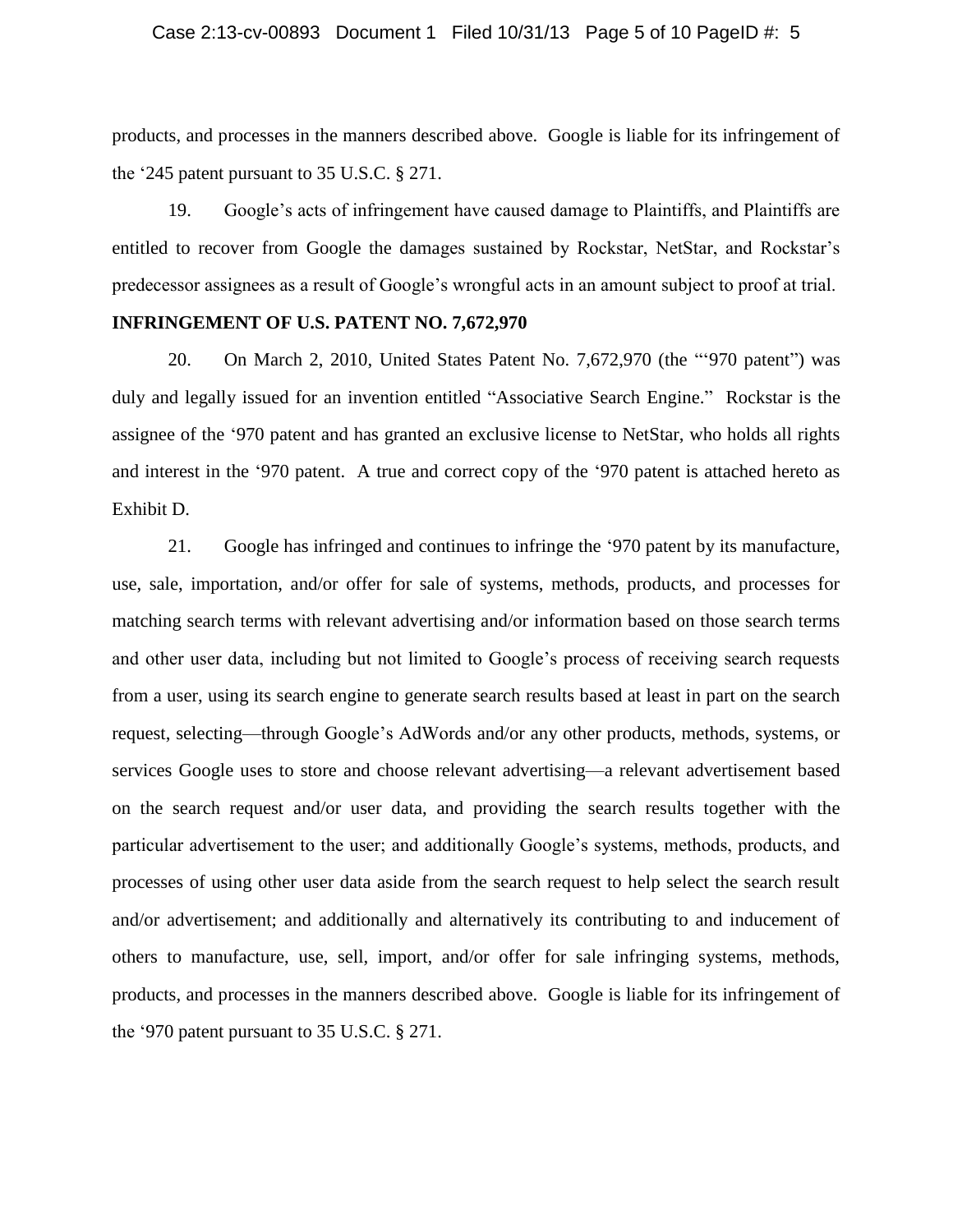#### Case 2:13-cv-00893 Document 1 Filed 10/31/13 Page 6 of 10 PageID #: 6

22. Google's acts of infringement have caused damage to Plaintiffs, and Plaintiffs are entitled to recover from Google the damages sustained by Rockstar, NetStar, and Rockstar's predecessor assignees as a result of Google's wrongful acts in an amount subject to proof at trial.

## **INFRINGEMENT OF U.S. PATENT NO. 7,895,178**

23. On February 22, 2011, United States Patent No. 7,895,178 (the "'178 patent") was duly and legally issued for an invention entitled "Associative Search Engine." Rockstar is the assignee of the '178 patent and has granted an exclusive license to NetStar, who holds all rights and interest in the '178 patent. A true and correct copy of the '178 patent is attached hereto as Exhibit E.

24. Google has infringed and continues to infringe the '178 patent by its manufacture, use, sale, importation, and/or offer for sale of systems, methods, products, and processes for matching search terms with relevant advertising and/or information based on those search terms and other user data, including but not limited to Google's process of receiving search requests from a user, using its search engine to generate search results based at least in part on the search request, selecting—through Google's AdWords and/or any other products, methods, systems, or services Google uses to store and choose relevant advertising—a relevant advertisement based on the search request and/or user data, and providing the search results together with the particular advertisement to the user; and additionally Google's systems, methods, products, and processes of using other user data aside from the search request to help select the search result and/or advertisement; and additionally and alternatively its contributing to and inducement of others to manufacture, use, sell, import, and/or offer for sale infringing systems, methods, products, and processes in the manners described above. Google is liable for its infringement of the '178 patent pursuant to 35 U.S.C. § 271.

25. Google's acts of infringement have caused damage to Plaintiffs, and Plaintiffs are entitled to recover from Google the damages sustained by Rockstar, NetStar, and Rockstar's predecessor assignees as a result of Google's wrongful acts in an amount subject to proof at trial.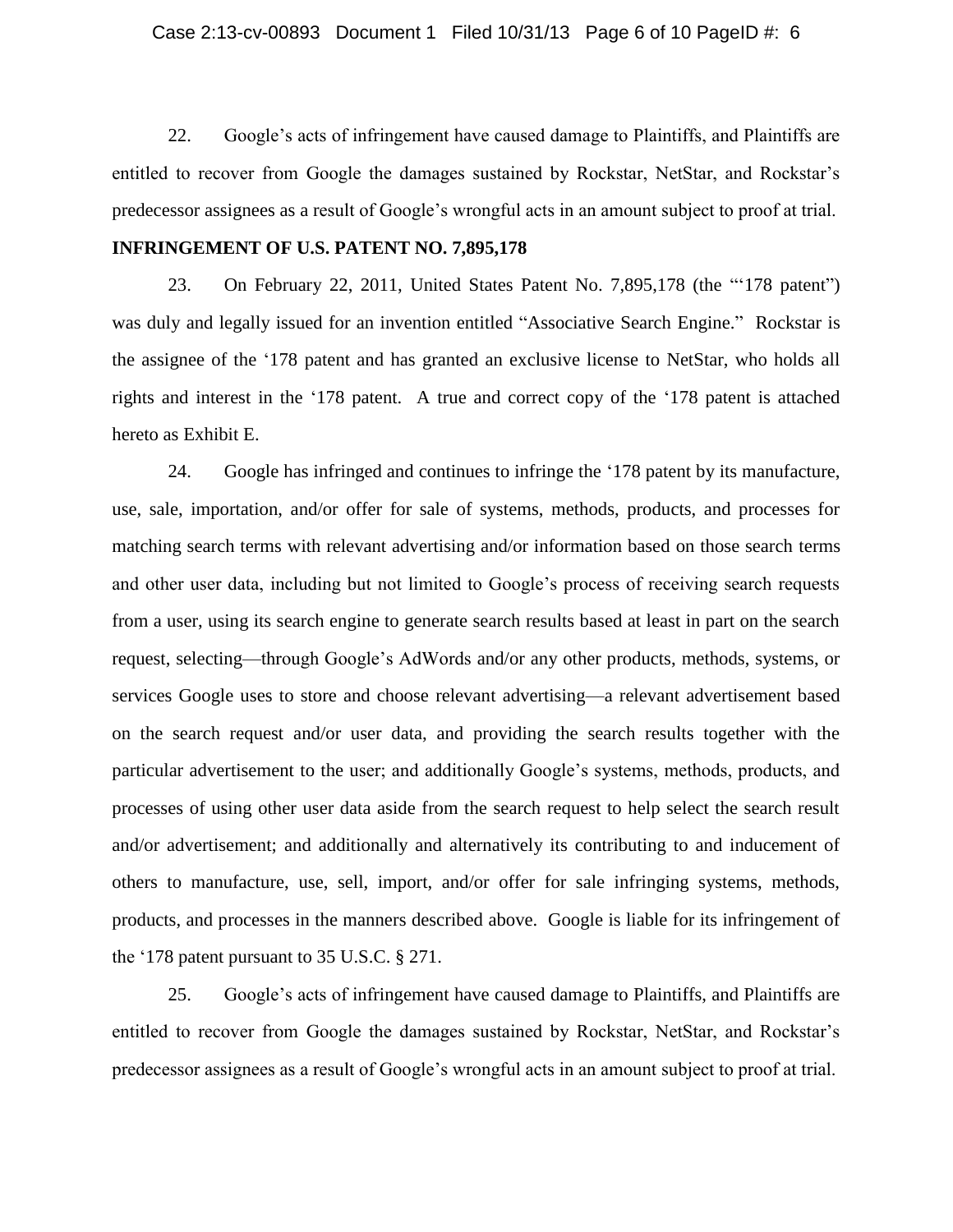#### **INFRINGEMENT OF U.S. PATENT NO. 7,895,183**

26. On February 22, 2011, United States Patent No. 7,895,183 (the "'183 patent") was duly and legally issued for an invention entitled "Associative Search Engine." Rockstar is the assignee of the '183 patent and has granted an exclusive license to NetStar, who holds all rights and interest in the '183 patent. A true and correct copy of the '183 patent is attached hereto as Exhibit F.

27. Google has infringed and continues to infringe the '183 patent by its manufacture, use, sale, importation, and/or offer for sale of systems, methods, products, and processes for matching search terms with relevant advertising and/or information based on those search terms and other user data, including but not limited to Google's process of receiving search requests from a user, using its search engine to generate search results based at least in part on the search request, selecting—through Google's AdWords and/or any other products, methods, systems, or services Google uses to store and choose relevant advertising—a relevant advertisement based on the search request and/or user data, and providing the search results together with the particular advertisement to the user; and additionally Google's systems, methods, products, and processes of using other user data aside from the search request to help select the search result and/or advertisement; and additionally and alternatively its contributing to and inducement of others to manufacture, use, sell, import, and/or offer for sale infringing systems, methods, products, and processes in the manners described above. Google is liable for its infringement of the '183 patent pursuant to 35 U.S.C. § 271.

28. Google's acts of infringement have caused damage to Plaintiffs, and Plaintiffs are entitled to recover from Google the damages sustained by Rockstar, NetStar, and Rockstar's predecessor assignees as a result of Google's wrongful acts in an amount subject to proof at trial.

#### **INFRINGEMENT OF U.S. PATENT NO. 7,933,883**

29. On April 26, 2011, United States Patent No. 7,933,883 (the "'883 patent") was duly and legally issued for an invention entitled "Associative Search Engine." Rockstar is the assignee of the '883 patent and has granted an exclusive license to NetStar, who holds all rights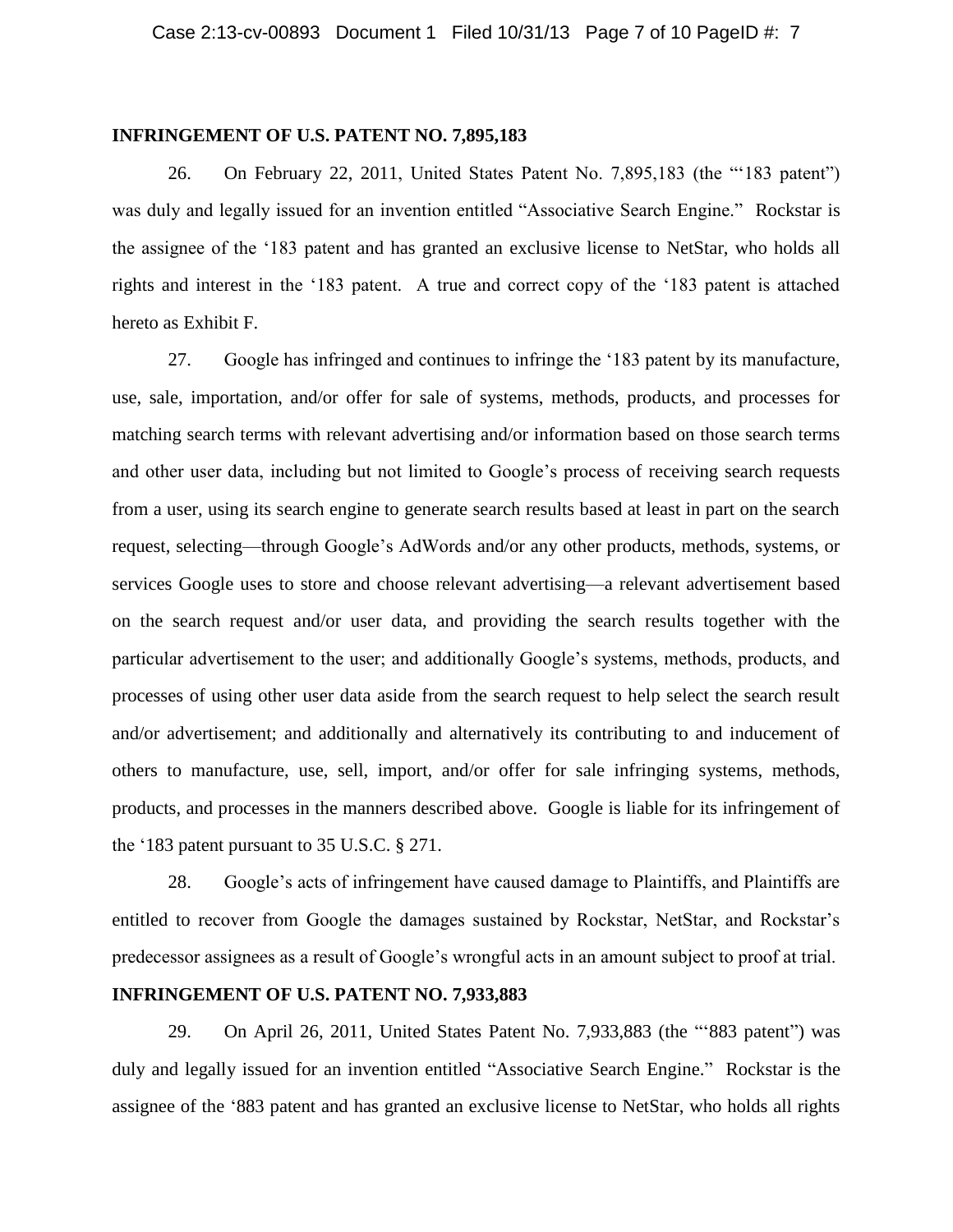#### Case 2:13-cv-00893 Document 1 Filed 10/31/13 Page 8 of 10 PageID #: 8

and interest in the '883 patent. A true and correct copy of the '883 patent is attached hereto as Exhibit G.

30. Google has infringed and continues to infringe the '883 patent by its manufacture, use, sale, importation, and/or offer for sale of systems, methods, products, and processes for matching search terms with relevant advertising and/or information based on those search terms and other user data, including but not limited to Google's process of receiving search requests from a user, using its search engine to generate search results based at least in part on the search request, selecting—through Google's AdWords and/or any other products, methods, systems, or services Google uses to store and choose relevant advertising—a relevant advertisement based on the search request and/or user data, and providing the search results together with the particular advertisement to the user; and additionally Google's systems, methods, products, and processes of using other user data aside from the search request to help select the search result and/or advertisement; and additionally and alternatively its contributing to and inducement of others to manufacture, use, sell, import, and/or offer for sale infringing systems, methods, products, and processes in the manners described above. Google is liable for its infringement of the '883 patent pursuant to 35 U.S.C. § 271.

31. Google's acts of infringement have caused damage to Plaintiffs, and Plaintiffs are entitled to recover from Google the damages sustained by Rockstar, NetStar, and Rockstar's predecessor assignees as a result of Google's wrongful acts in an amount subject to proof at trial.

#### **WILLFUL INFRINGEMENT**

32. Google's infringement of any or all of the above-named patents is willful and deliberate, entitling Plaintiffs to increased damages under 35 U.S.C. § 284 and to attorneys' fees and costs incurred in prosecuting this action under 35 U.S.C. § 285.

33. Despite losing in its attempt to acquire the patents-in-suit at auction, Google has infringed and continues to infringe the patents-in-suit despite its knowledge of the patents-in-suit and the objectively high likelihood that its actions constitute patent infringement.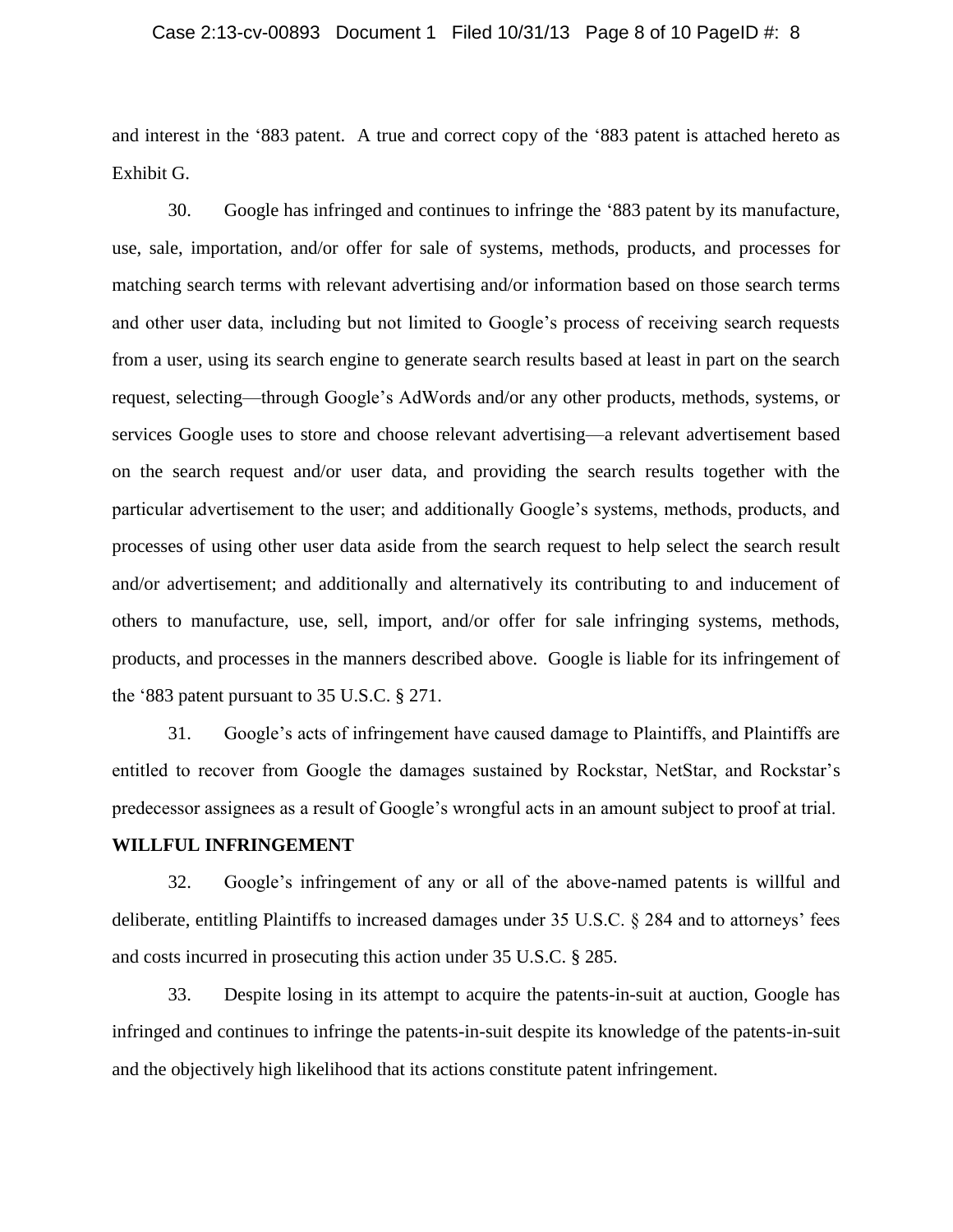#### **JURY DEMAND**

34. Plaintiffs demand a trial by jury on all issues.

### **PRAYER FOR RELIEF**

WHEREFORE, Plaintiffs ROCKSTAR CONSORTIUM US LP and NETSTAR TECHNOLOGIES LLC request entry of judgment in their favor and against Defendant Google, Inc. as follows:

a) Declaration that Google has infringed U.S. Patent Nos. 6,098,065; 7,236,969; 7,469,245; 7,672,970; 7,895,178; 7,895,183; and 7,933,883;

b) Declaration that Google's infringement has been willful and enhanced damages and fees as a result of that willfulness under 35 U.S.C. § 284;

c) Awarding the past and future damages arising out of Google's infringement of U.S. Patent Nos. 6,098,065; 7,236,969; 7,469,245; 7,672,970; 7,895,178; 7,895,183; and 7,933,883 to Plaintiffs together with prejudgment and post-judgment interest, in an amount according to proof;

d) Awarding attorneys' fees, costs, or other damages pursuant to 35 U.S.C. §§ 284 or 285 or as otherwise permitted by law; and

e) For such other costs and further relief as the Court may deem just and proper.